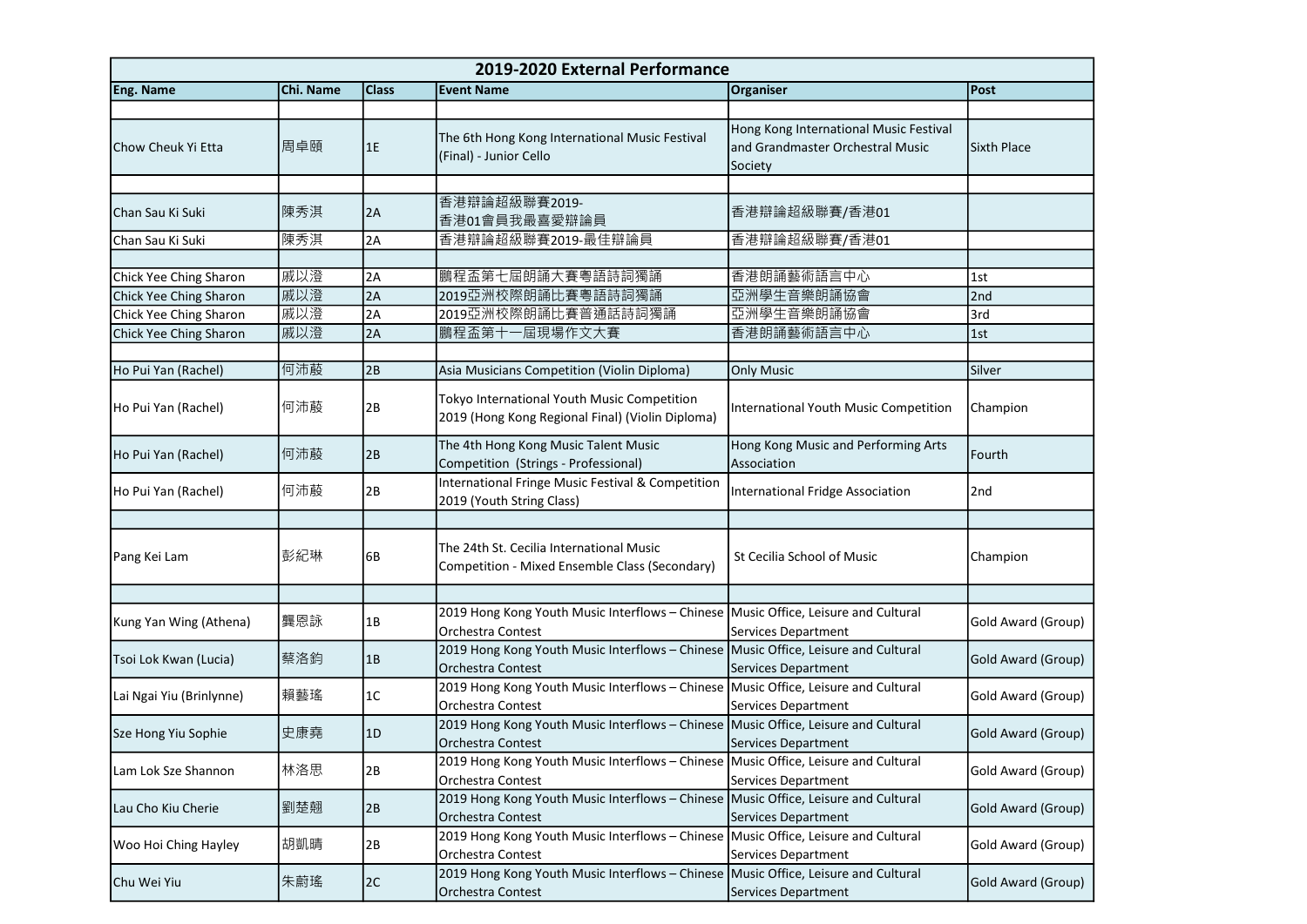| 2019-2020 External Performance |     |           |                                                                                                                |                     |                    |
|--------------------------------|-----|-----------|----------------------------------------------------------------------------------------------------------------|---------------------|--------------------|
| <b>Tse Hau Yin</b>             | 謝巧言 | 2C        | 2019 Hong Kong Youth Music Interflows - Chinese Music Office, Leisure and Cultural<br>Orchestra Contest        | Services Department | Gold Award (Group) |
| Yau Chin Yuet Lana             | 丘芊悅 | 2C        | 2019 Hong Kong Youth Music Interflows - Chinese Music Office, Leisure and Cultural<br>Orchestra Contest        | Services Department | Gold Award (Group) |
| Lee Sze Wing Charlotte         | 李思穎 | 2D        | 2019 Hong Kong Youth Music Interflows - Chinese Music Office, Leisure and Cultural<br>Orchestra Contest        | Services Department | Gold Award (Group) |
| Tam Ho Yin (Eris)              | 譚浩妍 | 2D        | 2019 Hong Kong Youth Music Interflows - Chinese Music Office, Leisure and Cultural<br>Orchestra Contest        | Services Department | Gold Award (Group) |
| Chan Audrey                    | 陳予之 | 2E        | 2019 Hong Kong Youth Music Interflows - Chinese Music Office, Leisure and Cultural<br>Orchestra Contest        | Services Department | Gold Award (Group) |
| Chan Kellie Long Yu            | 陳朗瑜 | 2E        | 2019 Hong Kong Youth Music Interflows - Chinese Music Office, Leisure and Cultural<br>Orchestra Contest        | Services Department | Gold Award (Group) |
| Sum Alivia Yan Lam             | 岑欣霖 | 2E        | 2019 Hong Kong Youth Music Interflows - Chinese Music Office, Leisure and Cultural<br>Orchestra Contest        | Services Department | Gold Award (Group) |
| Leung Tsz Ki Evelyn            | 梁芷淇 | 3A        | 2019 Hong Kong Youth Music Interflows - Chinese Music Office, Leisure and Cultural<br>Orchestra Contest        | Services Department | Gold Award (Group) |
| Fung Pui Ching (Alice)         | 馮沛晴 | 3B        | 2019 Hong Kong Youth Music Interflows - Chinese Music Office, Leisure and Cultural<br>Orchestra Contest        | Services Department | Gold Award (Group) |
| Cheung Tsz Suet (Snowy)        | 張紫雪 | 3C        | 2019 Hong Kong Youth Music Interflows - Chinese Music Office, Leisure and Cultural<br>Orchestra Contest        | Services Department | Gold Award (Group) |
| Hui Yuet Tung Olivia           | 許悅童 | 3C        | 2019 Hong Kong Youth Music Interflows - Chinese Music Office, Leisure and Cultural<br>Orchestra Contest        | Services Department | Gold Award (Group) |
| Fung Kei Tsun Ophelia          | 馮紀蓁 | 3D        | 2019 Hong Kong Youth Music Interflows - Chinese Music Office, Leisure and Cultural<br>Orchestra Contest        | Services Department | Gold Award (Group) |
| Cheung Hiu Yung (Julie)        | 張曉容 | 3E        | 2019 Hong Kong Youth Music Interflows - Chinese Music Office, Leisure and Cultural<br>Orchestra Contest        | Services Department | Gold Award (Group) |
| Kwok Sheung Yu (Jamie)         | 郭上瑜 | 3E        | 2019 Hong Kong Youth Music Interflows - Chinese Music Office, Leisure and Cultural<br>Orchestra Contest        | Services Department | Gold Award (Group) |
| Tam Yuet Yung (Megan)          | 譚月蓉 | 3E        | 2019 Hong Kong Youth Music Interflows - Chinese Music Office, Leisure and Cultural<br>Orchestra Contest        | Services Department | Gold Award (Group) |
| Sin Tin Yan Jasmine            | 冼天恩 | 4C        | 2019 Hong Kong Youth Music Interflows - Chinese Music Office, Leisure and Cultural<br>Orchestra Contest        | Services Department | Gold Award (Group) |
| Yu Sin Sin (Vivienne)          | 余倩倩 | 4D        | 2019 Hong Kong Youth Music Interflows - Chinese Music Office, Leisure and Cultural<br>Orchestra Contest        | Services Department | Gold Award (Group) |
| Li Wing Tung Kristy            | 李詠桐 | 5C        | 2019 Hong Kong Youth Music Interflows - Chinese Music Office, Leisure and Cultural<br>Orchestra Contest        | Services Department | Gold Award (Group) |
| Kwok Pui Yi (Fiona)            | 郭沛怡 | 5D        | 2019 Hong Kong Youth Music Interflows - Chinese Music Office, Leisure and Cultural<br>Orchestra Contest        | Services Department | Gold Award (Group) |
| Lau Michelle                   | 劉韻珩 | <b>5D</b> | 2019 Hong Kong Youth Music Interflows - Chinese Music Office, Leisure and Cultural<br><b>Orchestra Contest</b> | Services Department | Gold Award (Group) |
| Yip Sin Wing (Sylvia)          | 葉善穎 | 5D        | 2019 Hong Kong Youth Music Interflows - Chinese Music Office, Leisure and Cultural<br><b>Orchestra Contest</b> | Services Department | Gold Award (Group) |
| Law Kwan Yu Keely              | 羅鈞俞 | 5E        | 2019 Hong Kong Youth Music Interflows - Chinese Music Office, Leisure and Cultural<br>Orchestra Contest        | Services Department | Gold Award (Group) |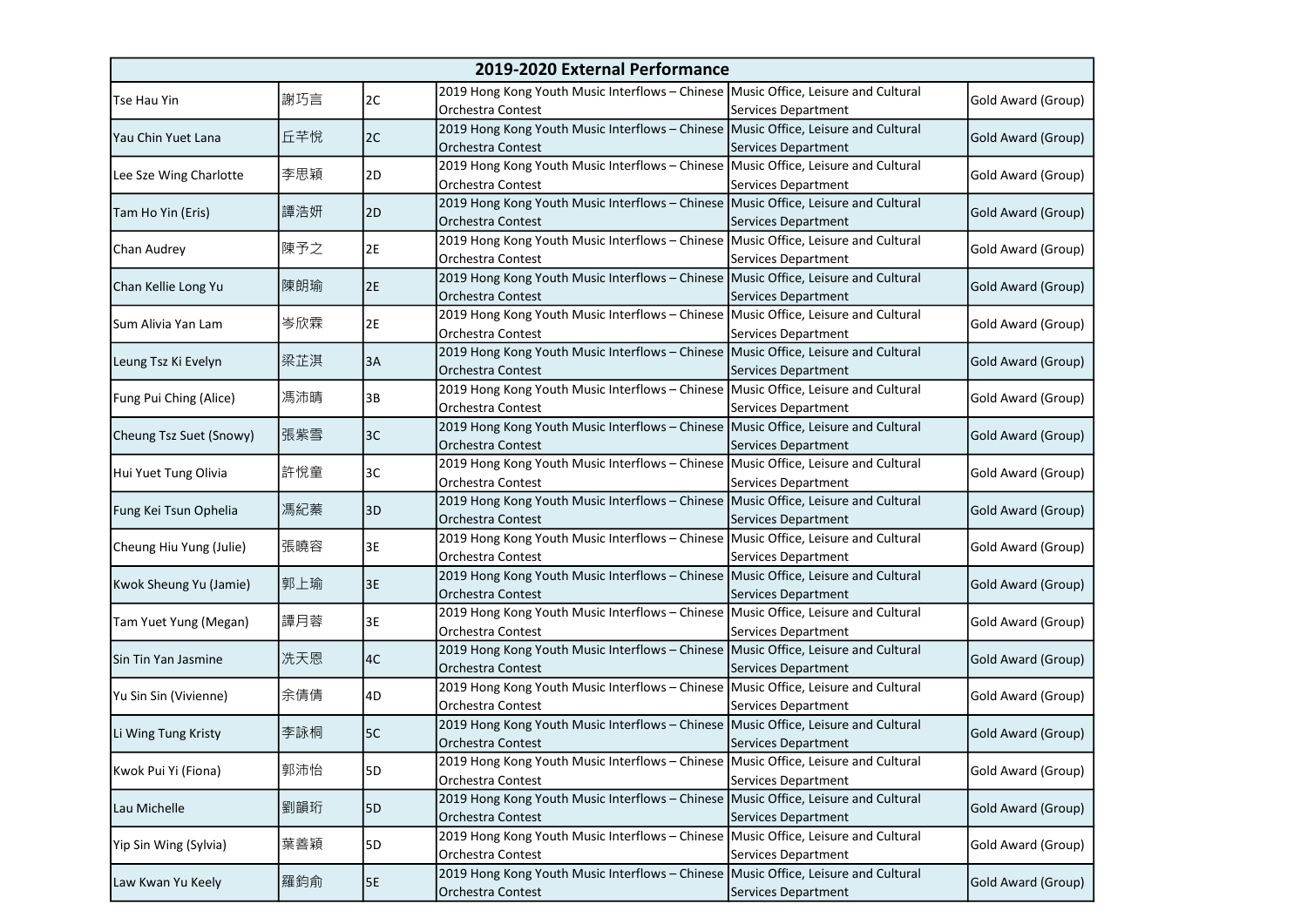| 2019-2020 External Performance |     |      |                                                                                                                |                                                           |                    |
|--------------------------------|-----|------|----------------------------------------------------------------------------------------------------------------|-----------------------------------------------------------|--------------------|
| Chan Ching Tung Edwina         | 陳靖瞳 | 6B   | 2019 Hong Kong Youth Music Interflows - Chinese Music Office, Leisure and Cultural<br><b>Orchestra Contest</b> | Services Department                                       | Gold Award (Group) |
| Pang Kei Lam (Violet)          | 彭紀琳 | 6B   | 2019 Hong Kong Youth Music Interflows - Chinese Music Office, Leisure and Cultural<br>Orchestra Contest        | <b>Services Department</b>                                | Gold Award (Group) |
| Siu Wing Laam Darerca          | 蕭詠嵐 | 6B   | 2019 Hong Kong Youth Music Interflows - Chinese Music Office, Leisure and Cultural<br>Orchestra Contest        | Services Department                                       | Gold Award (Group) |
| Chan Hiu Ying Sharon           | 陳曉瀅 | 6C   | 2019 Hong Kong Youth Music Interflows - Chinese Music Office, Leisure and Cultural<br>Orchestra Contest        | Services Department                                       | Gold Award (Group) |
| Tang Sin Sze Cecilia           | 鄧善思 | 6C   | 2019 Hong Kong Youth Music Interflows - Chinese<br>Orchestra Contest                                           | Music Office, Leisure and Cultural<br>Services Department | Gold Award (Group) |
|                                |     |      |                                                                                                                |                                                           |                    |
| Lee Yiu Tung Michelle          | 李曜桐 | 1A   | Solo Verse Speaking: Non-Open Secondary 1 Girls                                                                | <b>HK Schools Music and Speech Association Merit</b>      |                    |
| Ng Wing Shan Theresa           | 吳穎珊 | 1A   | Solo Verse Speaking: Non-Open Secondary 1 Girls                                                                | HK Schools Music and Speech Association 3rd               |                    |
| Ngai Hei Tung Abby             | 魏希桐 | 1A   | Solo Verse Speaking: Non-Open Secondary 1 Girls                                                                | HK Schools Music and Speech Association 2nd               |                    |
| Ngai Hei Tung Abby             | 魏希桐 | 1A   | Solo Prose Speaking: Non-Open Secondary 1 Girls                                                                | HK Schools Music and Speech Association 1st               |                    |
| Chan Yan Tung Rafaela          | 陳恩瞳 | 1B   | Solo Verse Speaking: Non-Open Secondary 1 Girls                                                                | HK Schools Music and Speech Association Merit             |                    |
| Liu Yat Yin (Chelsea)          | 廖逸然 | 1B   | Solo Verse Speaking: Non-Open Secondary 1 Girls                                                                | HK Schools Music and Speech Association 3rd               |                    |
| Tang Yik Nga (Mignon)          | 鄧亦雅 | 1B   | Solo Verse Speaking: Non-Open Secondary 1 Girls                                                                | <b>HK Schools Music and Speech Association Merit</b>      |                    |
| Wong Hiu Ka (Kabi)             | 汪曉伽 | 1B   | Solo Verse Speaking: Non-Open Secondary 1 Girls                                                                | HK Schools Music and Speech Association 1st               |                    |
| Choi Wing Ching                | 蔡詠晴 | 1C   | Public Speaking Solo: Secondary 1 and 2                                                                        | HK Schools Music and Speech Association Merit             |                    |
| Ho Jing Kay Regina             | 何靖淇 | 1C   | Solo Verse Speaking: Non-Open Secondary 1 Girls                                                                | HK Schools Music and Speech Association Merit             |                    |
| Ho Yui Yin (Angelina)          | 何叡嫣 | 1C   | Solo Verse Speaking: Non-Open Secondary 1 Girls                                                                | HK Schools Music and Speech Association 3rd               |                    |
| Li Zoe Wan Ching               | 李蘊澄 | 1C   | Solo Verse Speaking: Non-Open Secondary 1 Girls                                                                | HK Schools Music and Speech Association 2nd               |                    |
| Ma Hoi Ching Sonia             | 馬愷晴 | 1C   | Solo Verse Speaking: Non-Open Secondary 1 Girls                                                                | HK Schools Music and Speech Association Merit             |                    |
| Chan Angelica                  | 陳證之 | 1D   | Solo Verse Speaking: Non-Open Secondary 1 Girls                                                                | <b>HK Schools Music and Speech Association Merit</b>      |                    |
| Tung Cassia Ting               | 董亭  | 1D   | Solo Verse Speaking: Non-Open Secondary 1 Girls                                                                | HK Schools Music and Speech Association Merit             |                    |
| Yau Man Kiu Sharyn             | 丘敏蕎 | 1D   | Solo Verse Speaking: Non-Open Secondary 1 Girls                                                                | <b>HK Schools Music and Speech Association Merit</b>      |                    |
| Kong Wing Lam Carina           | 江穎嵐 | $1E$ | Solo Verse Speaking: Non-Open Secondary 1 Girls                                                                | <b>HK Schools Music and Speech Association Merit</b>      |                    |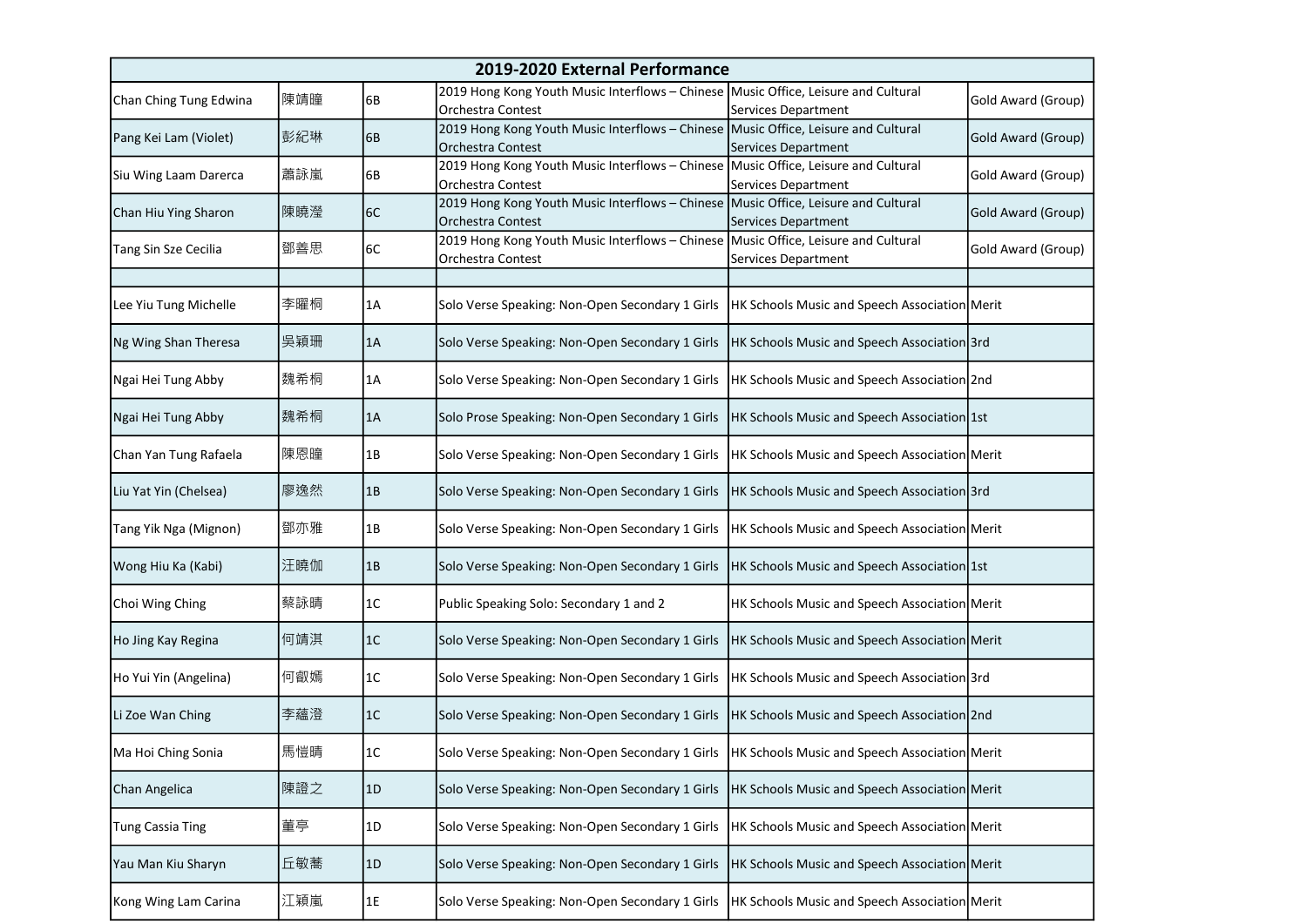| 2019-2020 External Performance |     |    |                                                                                           |                                                       |  |
|--------------------------------|-----|----|-------------------------------------------------------------------------------------------|-------------------------------------------------------|--|
| Leung Yuet Ching Bernice       | 梁悅晴 | 1E | Public Speaking Solo: Secondary 1 and 2                                                   | HK Schools Music and Speech Association Merit         |  |
| Chan Pik Ue (Yoyo)             | 陳璧妤 | 2A | Solo Verse Speaking: Non-Open Secondary 2 Girls                                           | HK Schools Music and Speech Association Merit         |  |
| Tse Yu Sum Maisie              | 謝宇琛 | 2A | Solo Verse Speaking: Non-Open Secondary 2 Girls                                           | HK Schools Music and Speech Association 2nd           |  |
| Pang Ka Ching Anna             | 彭嘉澄 | 2C | Public Speaking Solo: Secondary 1 and 2                                                   | HK Schools Music and Speech Association Merit         |  |
| Yip Hau Yau Afina              | 葉巧柔 | 2C | Shakespeare Monologue: Non-Open Ages 10 to 14 HK Schools Music and Speech Association 3rd |                                                       |  |
| Tang Wing Kei Kaitlyn          | 鄧穎琪 | 3B | Solo Verse Speaking: Non-Open Secondary 3 Girls                                           | HK Schools Music and Speech Association Merit         |  |
| Cheung Lo Wah (Erica)          | 張璐華 | 3D | Solo Verse Speaking: Non-Open Secondary 3 Girls                                           | HK Schools Music and Speech Association 3rd           |  |
| Fung Kei Tsun Ophelia          | 馮紀蓁 | 3D | Solo Verse Speaking: Non-Open Secondary 3 Girls                                           | HK Schools Music and Speech Association Merit         |  |
| Lee Yan Yin Alicia             | 李炘妍 | 3D | Solo Verse Speaking: Non-Open Secondary 3 Girls                                           | HK Schools Music and Speech Association 1st           |  |
| Lui Cherry                     | 呂俏如 | 3D | Solo Verse Speaking: Non-Open Secondary 3 Girls                                           | HK Schools Music and Speech Association 3rd           |  |
| Chan Chelsea Hong Kiu          | 陳康喬 | 3E | Public Speaking Solo: Secondary 3 and 4                                                   | HK Schools Music and Speech Association Merit         |  |
| Yeung Charlotte Jane           | 楊可人 | 3E | Solo Verse Speaking: Non-Open Secondary 3 Girls                                           | HK Schools Music and Speech Association Merit         |  |
| Chu Hok Yan (Hoiley)           | 朱學欣 | 4B | Solo Verse Speaking: Non-Open Secondary 4 Girls                                           | HK Schools Music and Speech Association Merit         |  |
| Ma Win Hei Tiffany             | 馬穎希 | 4C | Solo Verse Speaking: Non-Open Secondary 4 Girls                                           | HK Schools Music and Speech Association Merit         |  |
| Ng Sze Yu Kasie                | 伍詩渝 | 4C | Solo Verse Speaking: Non-Open Secondary 4 Girls                                           | HK Schools Music and Speech Association Merit         |  |
| Ng Yi Pui Eunice               | 吳依蓓 | 4C | Solo Verse Speaking: Non-Open Secondary 4 Girls                                           | HK Schools Music and Speech Association Merit         |  |
| Yau Yue Fung (Yvonne)          | 邱御風 | 4C | Solo Verse Speaking: Non-Open Secondary 4 Girls                                           | HK Schools Music and Speech Association 3rd           |  |
| Wang Yu Sin Happy              | 王愉鑫 | 4D | Solo Verse Speaking: Non-Open Secondary 4 Girls                                           | HK Schools Music and Speech Association Merit         |  |
| Cheung Yan Tung Nicole         | 張茵童 | 5D | Solo Verse Speaking: Non-Open Secondary 5 Girls                                           | HK Schools Music and Speech Association 2nd           |  |
| Leung Chin Yung Crystal        | 梁展榕 | 5E | Shakespeare Monologue: Non-Open Age 15 and<br>over                                        | HK Schools Music and Speech Association 3rd           |  |
| Poon Hoi Lam (Jasmine)         | 潘凱琳 | 6C | Solo Verse Speaking: Non-Open Secondary 5 Girls                                           | HK Schools Music and Speech Association 3rd           |  |
|                                |     |    |                                                                                           |                                                       |  |
| Kwok Yin Ching Karissa         | 郭妍呈 | 1A | Dramatic Duologue: Secondary 1 and 2                                                      | HK Schools Music and Speech Association Merit (Group) |  |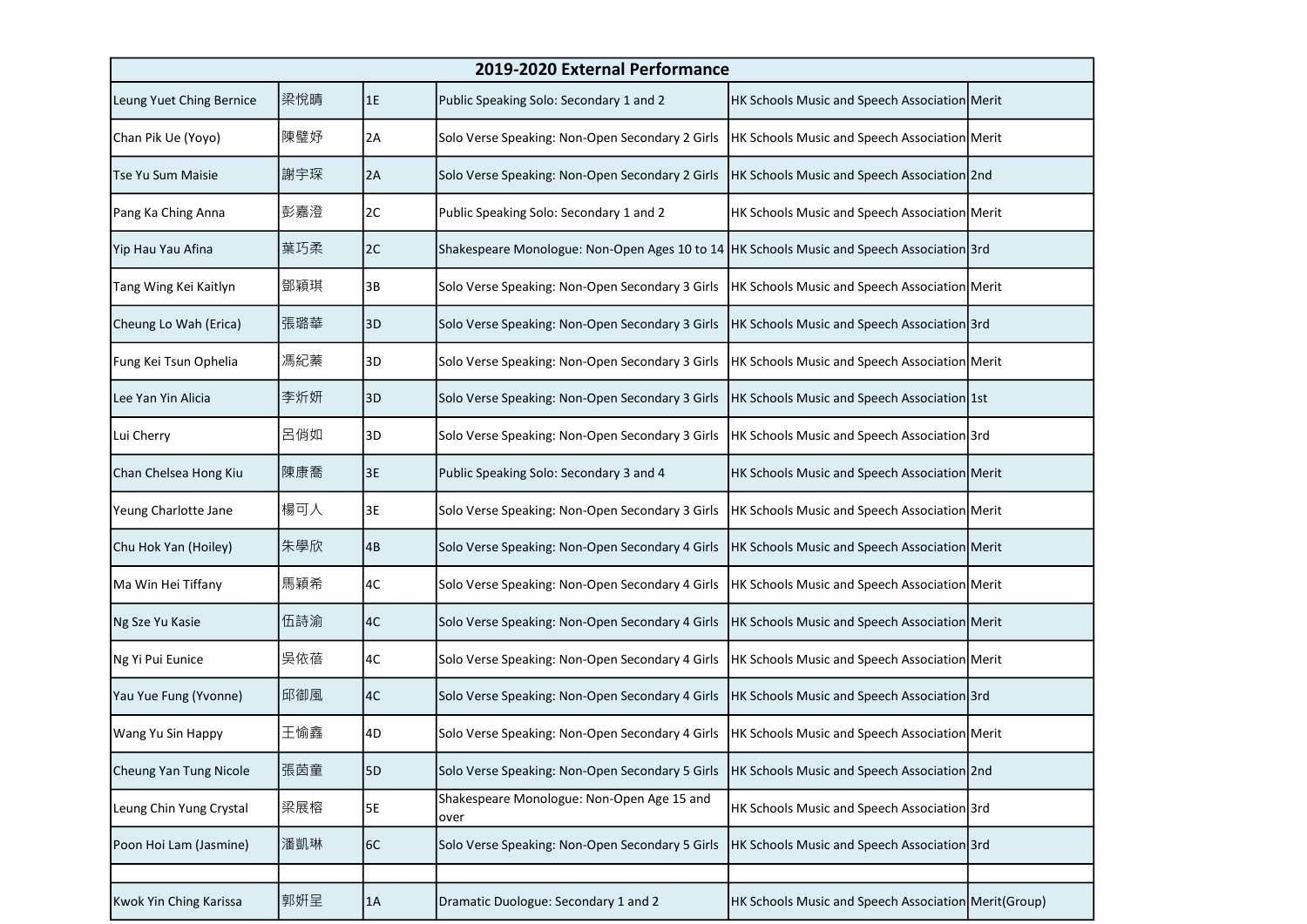| 2019-2020 External Performance |     |    |                                      |                                                       |  |
|--------------------------------|-----|----|--------------------------------------|-------------------------------------------------------|--|
| Yung Hei Yiu Marissa           | 翁晞瑤 | 1D | Dramatic Duologue: Secondary 1 and 2 | HK Schools Music and Speech Association Merit (Group) |  |
| Ngai Hei Tung Abby             | 魏希桐 | 1A | Dramatic Duologue: Secondary 1 and 2 | HK Schools Music and Speech Association Merit (Group) |  |
| Ho Moraine                     | 何沐靈 | 1E | Dramatic Duologue: Secondary 1 and 2 | HK Schools Music and Speech Association Merit (Group) |  |
| Cheung Ka Yui Denise           | 張珈睿 | 1B | Dramatic Duologue: Secondary 1 and 2 | HK Schools Music and Speech Association Merit (Group) |  |
| Pun Yan Tung Nicole            | 潘忻彤 | 1C | Dramatic Duologue: Secondary 1 and 2 | HK Schools Music and Speech Association Merit (Group) |  |
| Ma Yin Hai Mina                | 馬嬿琋 | 1B | Dramatic Duologue: Secondary 1 and 2 | HK Schools Music and Speech Association Merit (Group) |  |
| Ngo Yat Hei (Hazel)            | 敖溢希 | 1B | Dramatic Duologue: Secondary 1 and 2 | HK Schools Music and Speech Association Merit (Group) |  |
| Lee Yiu Tung Michelle          | 李曜桐 | 1A | Dramatic Duologue: Secondary 1 and 2 | HK Schools Music and Speech Association 1st(Group)    |  |
| Choi Leong Shuen Kristen       | 蔡亮船 | 1C | Dramatic Duologue: Secondary 1 and 2 | HK Schools Music and Speech Association 1st (Group)   |  |
| Chan Hoi Ching Jolie           | 陳鎧澄 | 2C | Dramatic Duologue: Secondary 1 and 2 | HK Schools Music and Speech Association Merit (Group) |  |
| Wong Wing Yin Valerie          | 黃穎妍 | 2E | Dramatic Duologue: Secondary 1 and 2 | HK Schools Music and Speech Association Merit (Group) |  |
| Lee Samantha Clio Mei Yan      | 李美鍁 | 2C | Dramatic Duologue: Secondary 1 and 2 | HK Schools Music and Speech Association 3rd(Group)    |  |
| Ng Lok Ning Valerie            | 黃洛寧 | 2D | Dramatic Duologue: Secondary 1 and 2 | HK Schools Music and Speech Association 3rd(Group)    |  |
| Chan Yan Hei Hazel             | 陳昕希 | 2E | Dramatic Duologue: Secondary 1 and 2 | HK Schools Music and Speech Association Merit (Group) |  |
| Cheng See Wa Clara             | 鄭善華 | 2E | Dramatic Duologue: Secondary 1 and 2 | HK Schools Music and Speech Association Merit (Group) |  |
| Lo Cheuk Wing (Colby)          | 盧芍穎 | 2E | Dramatic Duologue: Secondary 1 and 2 | HK Schools Music and Speech Association Merit(Group)  |  |
| Luo Wing Chi (Natalie)         | 羅穎芝 | 2E | Dramatic Duologue: Secondary 1 and 2 | HK Schools Music and Speech Association Merit (Group) |  |
| Hung Nga Man (Olivia)          | 洪雅聞 | 3A | Dramatic Duologue: Secondary 3 and 4 | HK Schools Music and Speech Association Merit (Group) |  |
| Lam Ka Hei Cathy               | 林珈希 | 3B | Dramatic Duologue: Secondary 3 and 4 | HK Schools Music and Speech Association Merit (Group) |  |
| Liu Ching Lam Carolyn          | 廖靖琳 | 3B | Dramatic Duologue: Secondary 3 and 4 | HK Schools Music and Speech Association Merit (Group) |  |
| Luk Wai Yiu Jocelyn            | 陸瑋瑤 | 3D | Dramatic Duologue: Secondary 3 and 4 | HK Schools Music and Speech Association Merit (Group) |  |
| Lee Yan Yin Alicia             | 李炘妍 | 3D | Dramatic Duologue: Secondary 3 and 4 | HK Schools Music and Speech Association 1st(Group)    |  |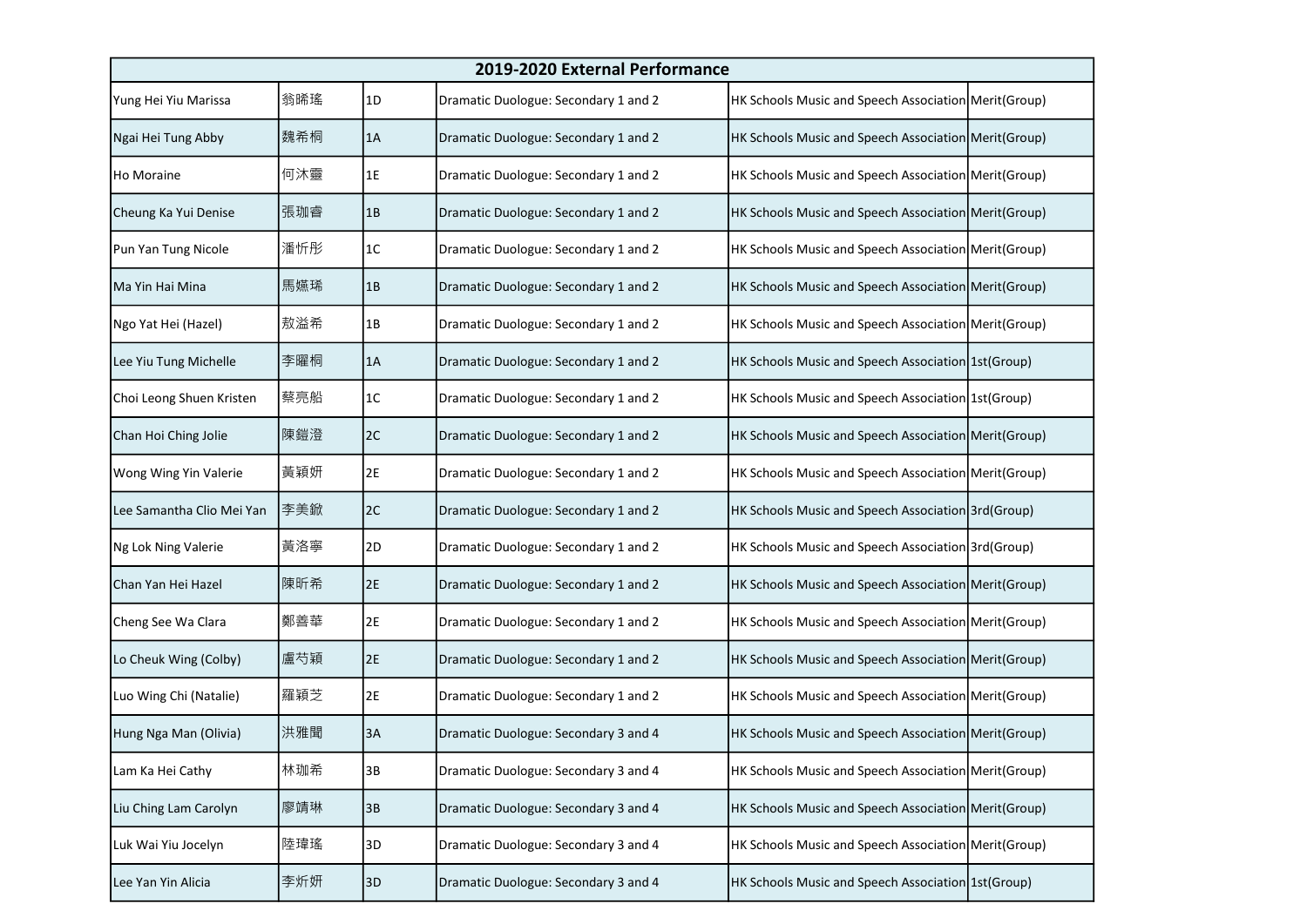|                          | 2019-2020 External Performance |                 |                                      |                                                       |    |  |
|--------------------------|--------------------------------|-----------------|--------------------------------------|-------------------------------------------------------|----|--|
| Wong Yat Hei Valerie     | 黃日希                            | 3D              | Dramatic Duologue: Secondary 3 and 4 | HK Schools Music and Speech Association 1st(Group)    |    |  |
| Tsang Kei Lam Arianna    | 曾琦臨                            | 3C              | Dramatic Duologue: Secondary 3 and 4 | HK Schools Music and Speech Association Merit(Group)  |    |  |
| Hui Lok Charlotte        | 許洛                             | 3E              | Dramatic Duologue: Secondary 3 and 4 | HK Schools Music and Speech Association Merit (Group) |    |  |
| Ching Chloe              | 程琸嵐                            | 4B              | Dramatic Duologue: Secondary 3 and 4 | HK Schools Music and Speech Association 1st(Group)    |    |  |
| Tse Yu Ching Megan       | 謝宇晴                            | 4D              | Dramatic Duologue: Secondary 3 and 4 | HK Schools Music and Speech Association 1st(Group)    |    |  |
| Tse Lok Yin Janet        | 謝樂然                            | 4B              | Dramatic Duologue: Secondary 3 and 4 | HK Schools Music and Speech Association Merit(Group)  |    |  |
| Ng Yi Pui Eunice         | 吳依蓓                            | 4C              | Dramatic Duologue: Secondary 3 and 4 | HK Schools Music and Speech Association Merit (Group) |    |  |
| Chung Tsz Yan Giann      | 鍾紫昕                            | 4D              | Dramatic Duologue: Secondary 3 and 4 | HK Schools Music and Speech Association 2nd(Group)    |    |  |
| Tsoi Yuet Ching Janna    | 蔡悅晴                            | 4E              | Dramatic Duologue: Secondary 3 and 4 | HK Schools Music and Speech Association 2nd(Group)    |    |  |
| Wang Yu Sin Happy        | 王愉鑫                            | 4D              | Dramatic Duologue: Secondary 3 and 4 | HK Schools Music and Speech Association Merit(Group)  |    |  |
| Poon Ka Yin (Annie)      | 潘嘉妍                            | 4E              | Dramatic Duologue: Secondary 3 and 4 | HK Schools Music and Speech Association Merit (Group) |    |  |
| Chan Wing Laam Kelly     | 陳詠嵐                            | 5B              | Dramatic Duologue: Secondary 5 and 6 | HK Schools Music and Speech Association 2nd(Group)    |    |  |
| Choi Ching Yee Chloe     | 蔡靜宜                            | 5C              | Dramatic Duologue: Secondary 5 and 6 | HK Schools Music and Speech Association 2nd(Group)    |    |  |
| Chang Ling Shan Samantha | 張令姍                            | 5B              | Dramatic Duologue: Secondary 5 and 6 | HK Schools Music and Speech Association 1st(Group)    |    |  |
| Leung Wing Kiu Chloe     | 梁穎翹                            | 5D              | Dramatic Duologue: Secondary 5 and 6 | HK Schools Music and Speech Association 1st(Group)    |    |  |
|                          |                                |                 |                                      |                                                       |    |  |
| Tang Yik Nga (Mignon)    | 鄧亦雅                            | 1B              | 二年級粵語基督教經文朗誦<br>中                    | ·屆香港學校朗誦節<br>第七十                                      | 季軍 |  |
| Chan Sau Ki Suki         | 陳秀淇                            | 2A              | 二年級粵語散文獨誦<br>中                       | 第七十<br>屆香港學校朗誦節                                       | 季軍 |  |
| Chan Sau Ki Suki         | 陳秀淇                            | 2A              | 二年級普通話詩詞獨誦<br>中                      | • 屆香港學校朗誦節<br>第七十                                     | 亞軍 |  |
| Chick Yee Ching Sharon   | 戚以澄                            | 2A              | 二年級粵語詩詞獨誦<br>中                       | 屆香港學校朗誦節<br>第七十                                       | 亞軍 |  |
| Mak Chin Wah (Bella)     | 麥芊嬅                            | 2A              | 中<br>年級粵語散文獨誦                        | 第七十一屆香港學校朗誦節                                          | 季軍 |  |
| Lau Hoi Yui (Candy)      | 劉凱蕊                            | $\overline{2B}$ | 中一二年級普通話散文獨誦                         | 第七十一屆香港學校朗誦節                                          | 季軍 |  |
| Liu Tianyun              | 劉添韵                            | 2D              | 中一二年級普通話詩詞獨誦                         | -屆香港學校朗誦節<br>第七十                                      | 亞軍 |  |
| Liu Tianyun              | 劉添韵                            | 2D              | 中一二年級普通話散文獨誦                         | -屆香港學校朗誦節<br>第七十                                      | 亞軍 |  |
| Shi Yi (Amy)             | 石一                             | 2D              | 中一二年級普通話散文獨誦                         | -屆香港學校朗誦節<br>第七十                                      | 冠軍 |  |
| Chan Wing Tung Kylie     | 陳潁潼                            | 3A              | 中三年級粵語詩詞獨誦                           | -屆香港學校朗誦節<br>第七十                                      | 季軍 |  |
| Chan Wing Tung Kylie     | 陳潁潼                            | 3A              | 中三四年級普通話散文獨誦                         | -屆香港學校朗誦節<br>第七十                                      | 季軍 |  |
| Chan Wing Tung Kylie     | 陳潁潼                            | 3A              | 中三年級粵語散文獨誦                           | -屆香港學校朗誦節<br>第七十                                      | 冠軍 |  |
| Chung Hei Tsit (Lianne)  | 鍾曦婕                            | 3A              | 中三年級粵語散文獨誦                           | 一屆香港學校朗誦節<br>第七十                                      | 冠軍 |  |
| Kwan Yuen Ting (Kitty)   | 關婉婷                            | 3A              | 中三年級粵語散文獨誦                           | 第七十一屆香港學校朗誦節                                          | 亞軍 |  |